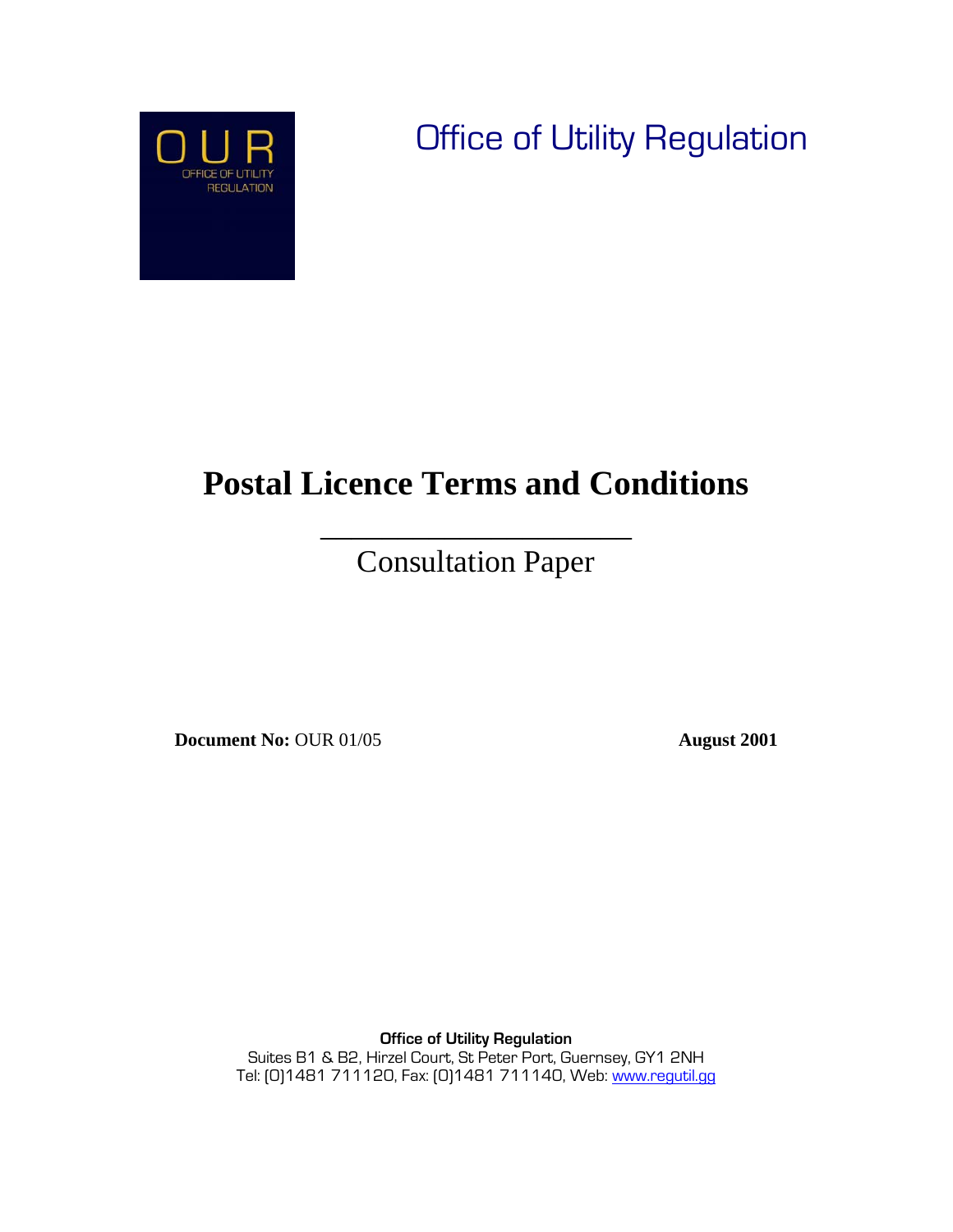#### **Contents**

| 2. |                      |  |
|----|----------------------|--|
| 3. |                      |  |
| 4. | 4.1.<br>4.2.<br>4.3. |  |
| 5. |                      |  |
| 6. | 6.1.<br>6.2.<br>6.3. |  |
| 7. |                      |  |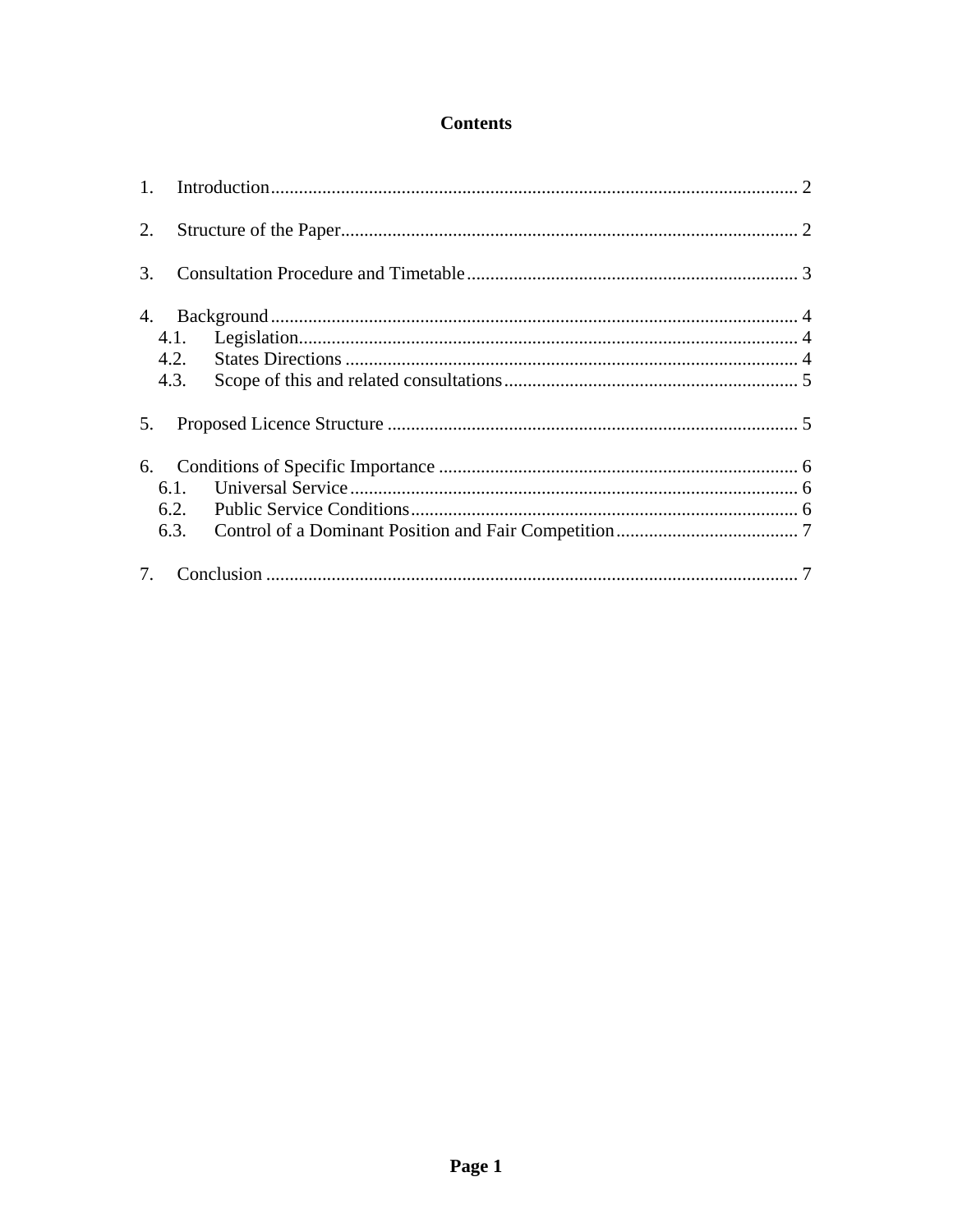## **1. Introduction**

The Director General Designate of the Office of Utility Regulation ("the Director General") is currently preparing licence terms and conditions that will apply in the postal sector in Guernsey from  $1<sup>st</sup>$  October 2001. The framework within which these conditions are being developed include the following measures:

- Legislation approved by the States and due to be commenced in October 2001<sup>1</sup>,
- Expected States Directions to the Director General in relation to the provision of a universal postal service, the extent of competition in the postal sector, and the identity of the first licensee in the postal sector to have a universal service obligation ("USO")<sup>2</sup>.

Under the legislative proposals currently being put in place, it is intended to transform the States of Guernsey Post Office Board ("Guernsey Post") into a States Trading Company on 1 October 2001. At the same time, with the commencement of the Post Office (Bailiwick of Guernsey) Law, 2001, Guernsey Post will no longer be authorised to provide postal services under the Post Office (Guernsey) Law, 1969. Therefore it will be necessary for licence terms and conditions to be in place in time to issue a licence to Guernsey Post if it is to be authorised to provide postal services from 1 October 2001.

This document sets out proposed licence terms and conditions that are likely to apply to Guernsey Post after 1<sup>st</sup> October 2001 and seeks comments from interested parties.

*This document does not constitute legal, technical or commercial advice; the Director General is not bound by this document and may amend it from time to time. This document is without prejudice to the legal position or the rights and duties of the Director General to regulate the market generally.* 

### **2. Structure of the Paper**

This paper is structured as follows:

 $\overline{a}$ 

- Section 3 details the consultation procedure and timetable;
- Section 4 provides more detail on the legislative background and related consultation documents.
- Section 5 briefly summarises the proposed licence conditions;

<sup>&</sup>lt;sup>1</sup> The Regulation (Bailiwick of Guernsey) Law, 2001 (Billet d'Etat No. 1, 2001), and the Post Office (Bailiwick of Guernsey) Law, (Billet d'Etat No. VI, 2001). 2

 $\frac{1}{2}$  The Director General understands that the States of Deliberation will consider States Direction in the Postal Sector at its meeting in September 2001.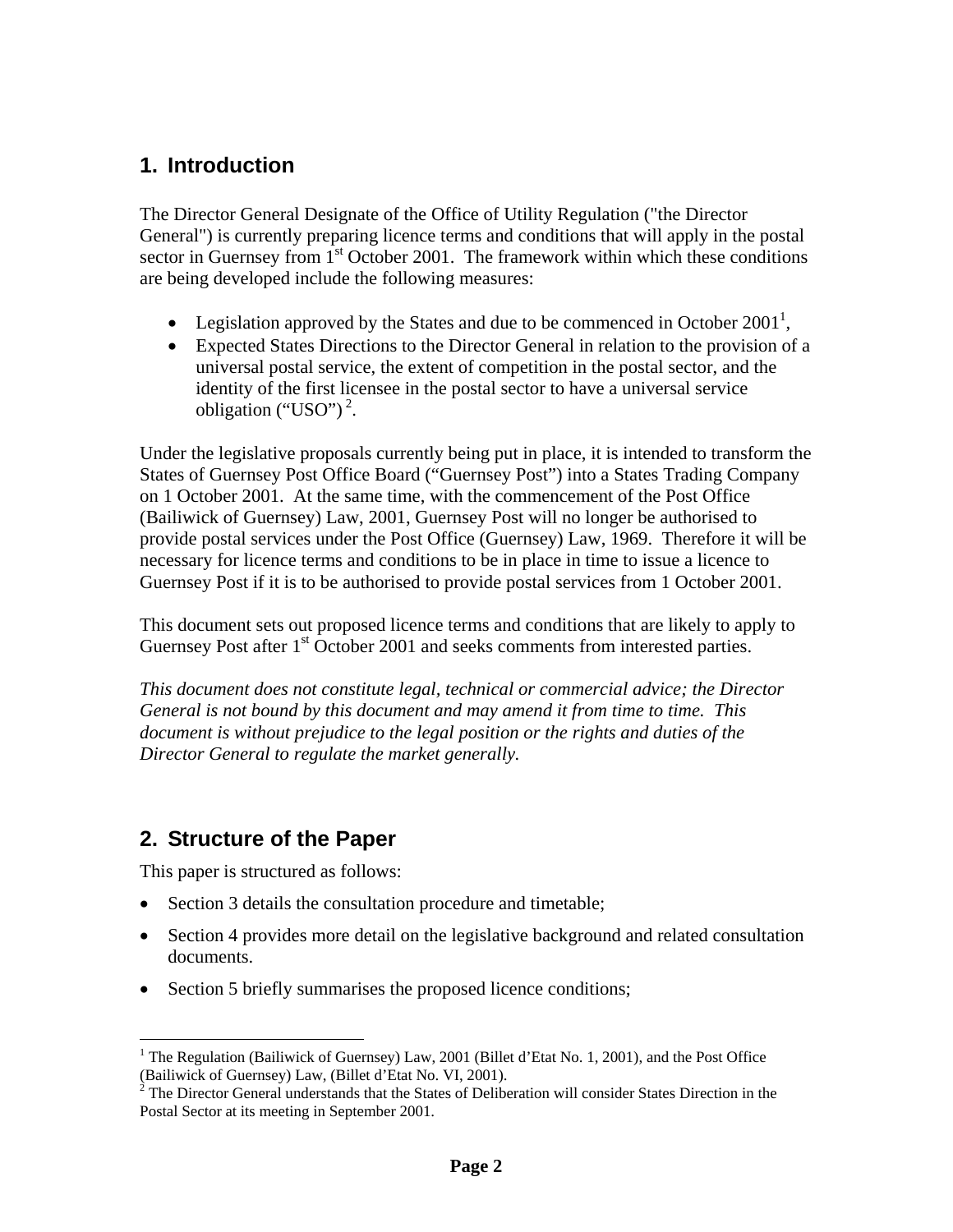- Section 5 sets out more detail on certain specific conditions on which comments are invited;
- Appendix 1 presents a table setting out each condition and its purpose;
- Appendix 2 sets out a draft pro forma licence including terms and conditions;

Respondents are requested to comment on the proposed terms and conditions as set out in Appendices 2, and on the purpose of the conditions as explained in certain cases by the annotation in Appendix 1. Respondents are also requested to respond to the questions set out in sections  $4 \& 5$  in relation to the completeness of the conditions, their appropriateness and whether they achieve the stated objectives.

## **3. Consultation Procedure and Timetable**

The consultation period will run from Monday  $13<sup>th</sup>$  August to Friday  $31<sup>st</sup>$  August 2001. Written comments should be submitted before 5.00pm on August  $31<sup>st</sup>$  to:

Office of Utility Regulation Suite B1 & B2, Hirzel Court, St. Peter Port, Guernsey GY1 2NH.

Email: info@regutil.gg

All comments should be clearly marked "Comments on Postal Licence Conditions Consultation Document"

All comments are welcome, but it would make the task of analysing responses easier if comments reference the relevant question numbers from this document. In line with the policy set out in Document OUR01/01 – "Regulation in Guernsey; the OUR Approach and Consultation Procedures", the Director General intends to make responses to the consultation available for inspection. Any material that is confidential should be put in a separate Annex and clearly marked so that it can be kept confidential.

The Director General regrets that she is not in a position to respond individually to the responses to this consultation, but she proposes to issue a response to the consultation, including published licence terms and conditions in September 2001.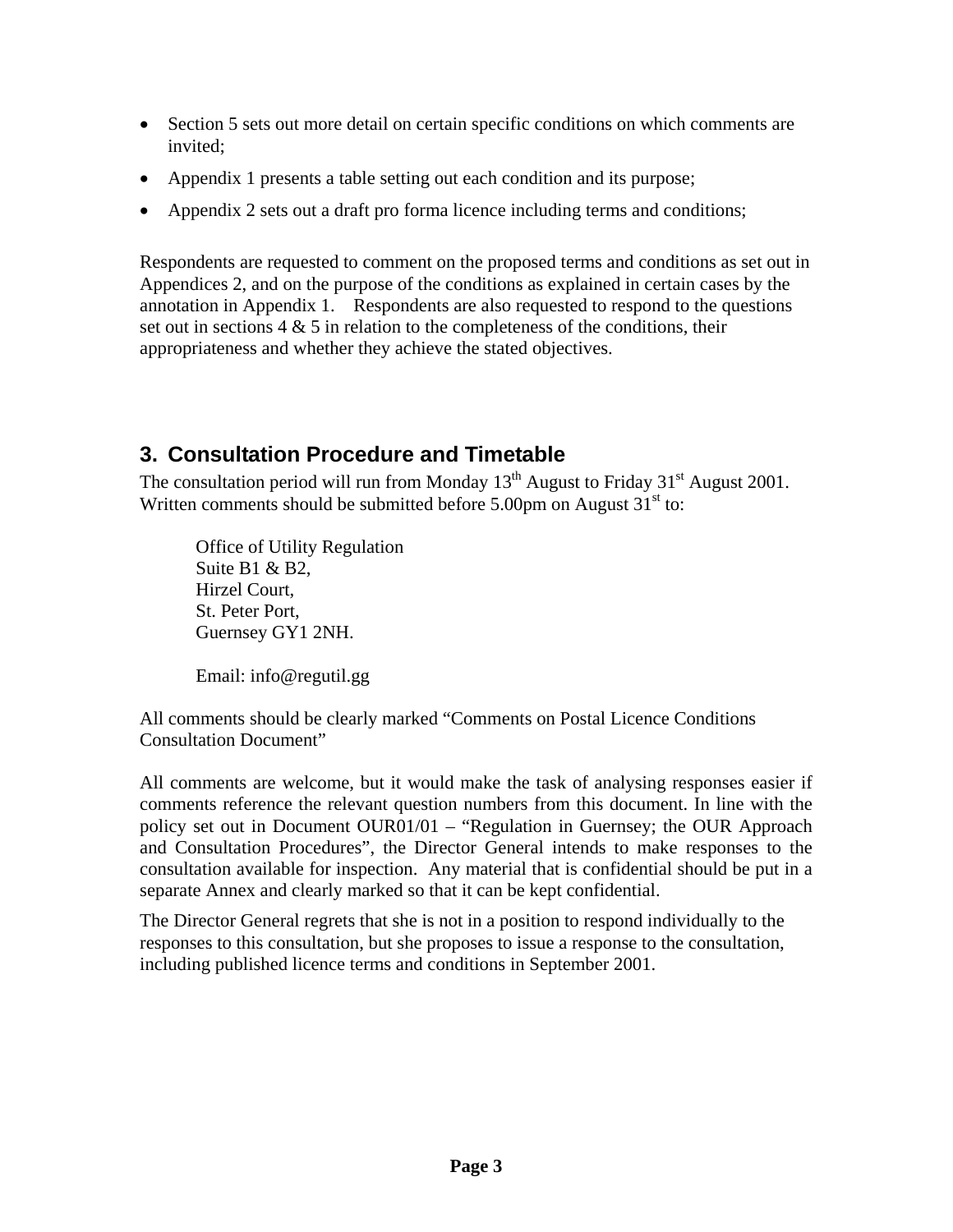## **4. Background**

#### *4.1. Legislation*

The Post Office (Bailiwick of Guernsey) Law, 2001 ("the Postal Law"), and the Regulation of Utilities (Bailiwick of Guernsey) Law, 2001 ("the Regulation Law") together provide the legislative basis for the regulation of postal services in Guernsey from their commencement date which is expected to be  $1<sup>st</sup>$  October 2001.

The Postal Law provides that a range of postal activities do not require licensing, ranging from personal private delivery to deliver of court documents and banking instruments<sup>3</sup>. However, any postal services that are "reserved services" can only be provided in accordance with a licence issued by the Director General. The Law provides that reserved services may be set out in an Order made by the Director General<sup>4</sup>.

This structure is designed to provide the Director General with a framework similar to that in neighbouring jurisdictions, within which she can manage the twin objectives of:

- ensuring the continued provision of a universal postal service throughout the Bailiwick; and
- facilitating the development of a vibrant and competitive postal sector in Guernsey to deliver efficient, high quality and good value services to customers.

#### *4.2. States Directions*

The Regulation Law provides that the States of Guernsey may issue States Directions to the Director General in relation to:

- the scope of the universal service that should be provided in the postal sector in the Bailiwick;
- the extent of any exclusive privileges or rights in the postal sector;
- the identity of the first licensee in the postal sector; and
- any obligations arising from international agreements.

The States of Deliberation is scheduled to consider proposed Directions at its meeting of September 2001. The Director General anticipates that the States will define a universal postal service in the Bailiwick of Guernsey and require at least one licensee to deliver that universal service, direct that the first licensee with a USO shall be the successor company to Guernsey Post and direct that the Director General reserve services exclusively to that licensee to the extent necessary to meet the USO.

The remainder of this paper has been prepared on this basis, but is without prejudice to any final States Directions that the States may issue. Any final decisions following this consultation shall be adjusted to meet with Directions agreed by the States.

 $\frac{3}{3}$  Section 1(2) of the Post Office (Bailiwick of Guernsey) Law, 2001

 $4$  Section 9 of the Post Office (Bailiwick of Guernsey) Law, 2001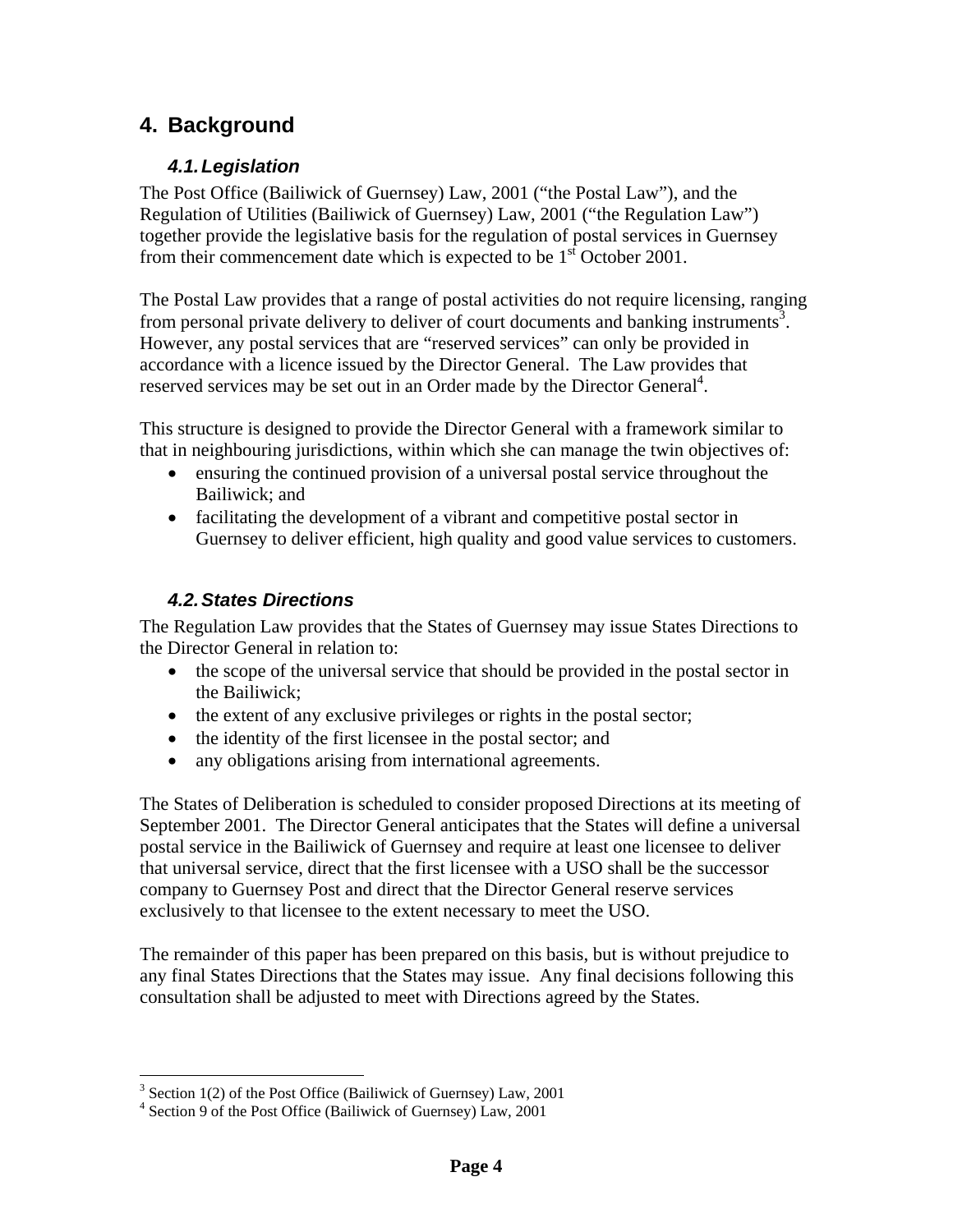#### *4.3. Scope of this and related consultations*

The proposed licence terms and conditions addressed in this paper are designed to provide for the inclusion of the USO to be set out in States Direction, and are intended to apply to a set of services that will be known as the "reserved services". In order to meet the USO, it is intended that the licensee shall have the exclusive right to provide these services in the Bailiwick of Guernsey. The Director General will define the reserved services by Order in accordance with section 9 of the Post Office (Bailiwick of Guernsey) Law, 2001.

Therefore for the purposes of this consultation, the licence terms and conditions are assumed to apply to the successor to Guernsey Post and will give that company monopoly rights in the market for reserved services. This assumption informs certain decisions under section 5 of the Postal Law in relation to a finding of dominance in the market and these are addressed in Document OUR01/06: Proposed decisions under the Post Office (Bailiwick of Guernsey) Law, 2001.

# **5. Proposed Licence Structure**

In preparing the draft licence conditions, the Director General is mindful of the need to balance the legislative and regulatory obligations that ensure the delivery of the USO, the obligations that will be placed on the USO licensee in order to ensure that a competitive market develops, and the need for the licensee to be able to operate in a commercial manner. The licence conditions therefore set out at a high level the obligations that the Licensee will be required to comply with. In many cases, more specific detail will be developed by the OUR in consultation and co-operation with Guernsey Post Office, and other interested parties as appropriate.

It is the Director General's view that this approach will provide the flexibility to ensure that the needs of the Guernsey market can be met by tailoring the regulatory regime to meet the demands of a small island economy, while at the same time providing sufficient certainty and clarity as to the regulatory rules so as to encourage entry into the market by other operators.

| <b>Condition</b> | <b>Comment</b>                                                                 |  |
|------------------|--------------------------------------------------------------------------------|--|
|                  | Sets out the definitions which in turn define the scope of the licence         |  |
| $2 - 11$         | Sets out the scope and the characteristics of the Licence, the provisions      |  |
|                  | relating to enforcement and the terms and conditions relating to suspension,   |  |
|                  | revocation, renewal or amendment of the licence                                |  |
| $12 - 17$        | Includes public service conditions, conditions related to consumer protection, |  |
|                  | service levels, integrity of the mail and international obligations.           |  |
| $18 - 22$        | Conditions relating to retail price control, cross subsidies, access to the    |  |
|                  | Licensee's facilities, separate accounts, selling practices, undue preference  |  |
|                  | and unfair discrimination. These conditions will apply to operators who        |  |
|                  | are found to be dominant in a relevant market.                                 |  |
| 23-24            | Conditions designed to ensure fair competition in the market and prevent any   |  |
|                  | misuse of data.                                                                |  |

The table below summarises the conditions contained in the draft licence.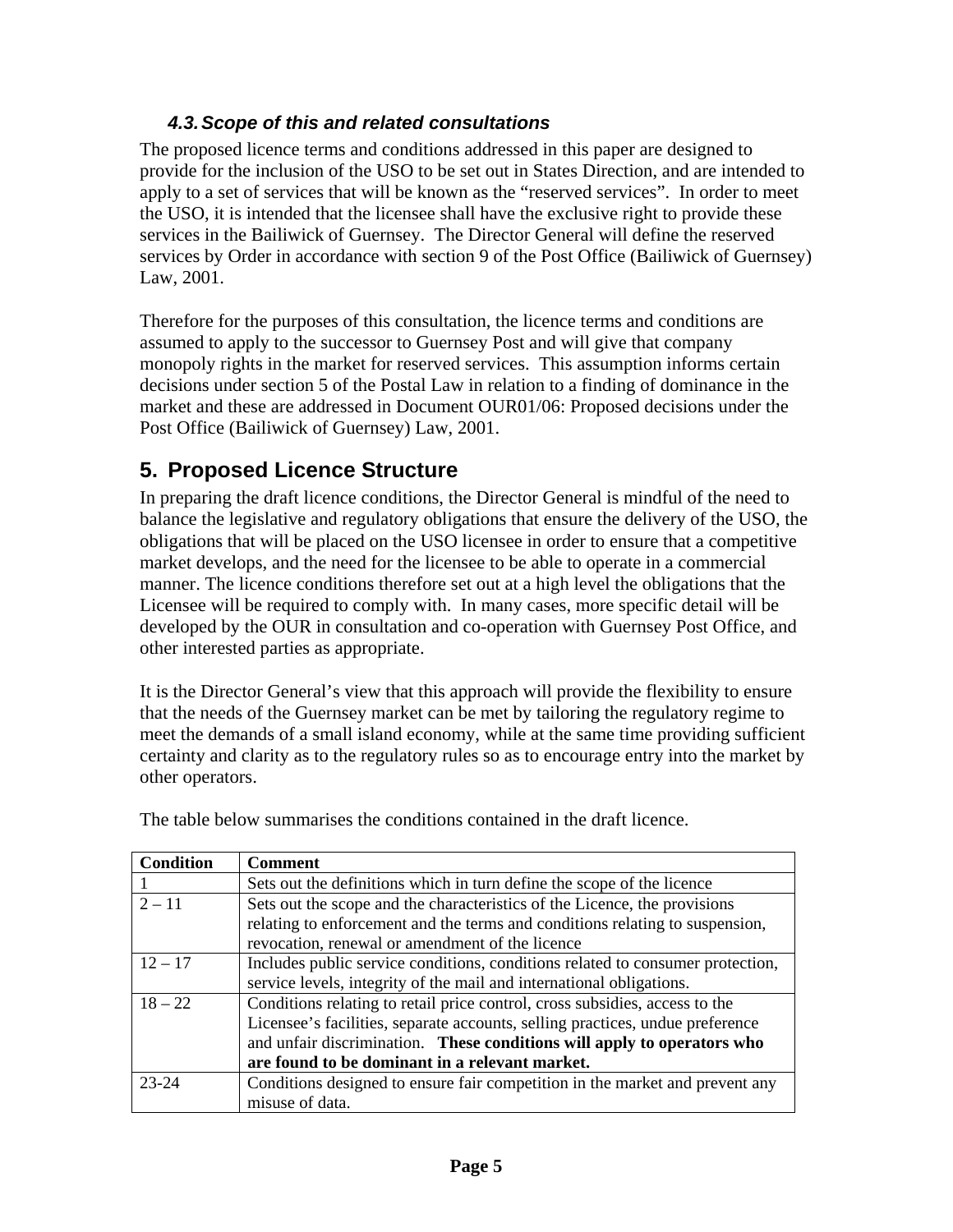*Q 5.1: Do Respondents consider that this range of conditions covers all relevant matters? If not, what additional conditions should be included and why?* 

*Q 5.2: Do respondents consider that there are any conditions in this draft licence that are unnecessary? If so, which ones and why?* 

# **6. Conditions of Specific Importance**

This section describes in detail the purpose and intent of some of the more complex licence conditions, which may be of assistance to respondents to the consultation.

#### *6.1. Universal Service*

#### **Universal Service (Condition 12)**

This condition ensures that the universal service obligation that may be defined in States Direction can be imposed on the Licensee by the Director General. The purpose of the condition is;

- to impose on the first USO licensee the requirement to provide the level of universal service that will be set out in the States Direction. This is expected to include a minimum level of service, defined with reference to deliveries and collections, at a uniform and affordable price to all users, irrespective of their location in the Bailiwick; and
- to provide for Licensee to defray the cost of the USO. This is appropriate as the licensee will be provided with a monopoly on certain services in order to ensure that it is possible to meet the cost of the USO.

*Q 6.1 : Do Respondents consider these conditions will ensure that the States' policy on universal postal services will be met? If not, why, and what changes would you suggest to meet the objectives?* 

### *6.2. Public Service Conditions*

#### **Service Levels (Condition 14)**

Many of the people of the Bailiwick rely entirely on Guernsey Post, as the incumbent operator, for the provision of their postal services and this is likely to continue to be the case for some time. Therefore the regulatory regime must seek to ensure that the operation and maintenance of the facilities and services continues at a sufficiently high level to meet the reasonable needs of the users of the service. This condition seeks to ensure that the Director General receives sufficient information to meet this requirement and monitor the company's performance in this regard.

*Q 6.2: Do Respondents consider this condition is appropriate and helps to safeguard the interests of the postal users in the Bailiwick within a commercial but not fully competitive market? If not please give your reasons and suggest alternatives.*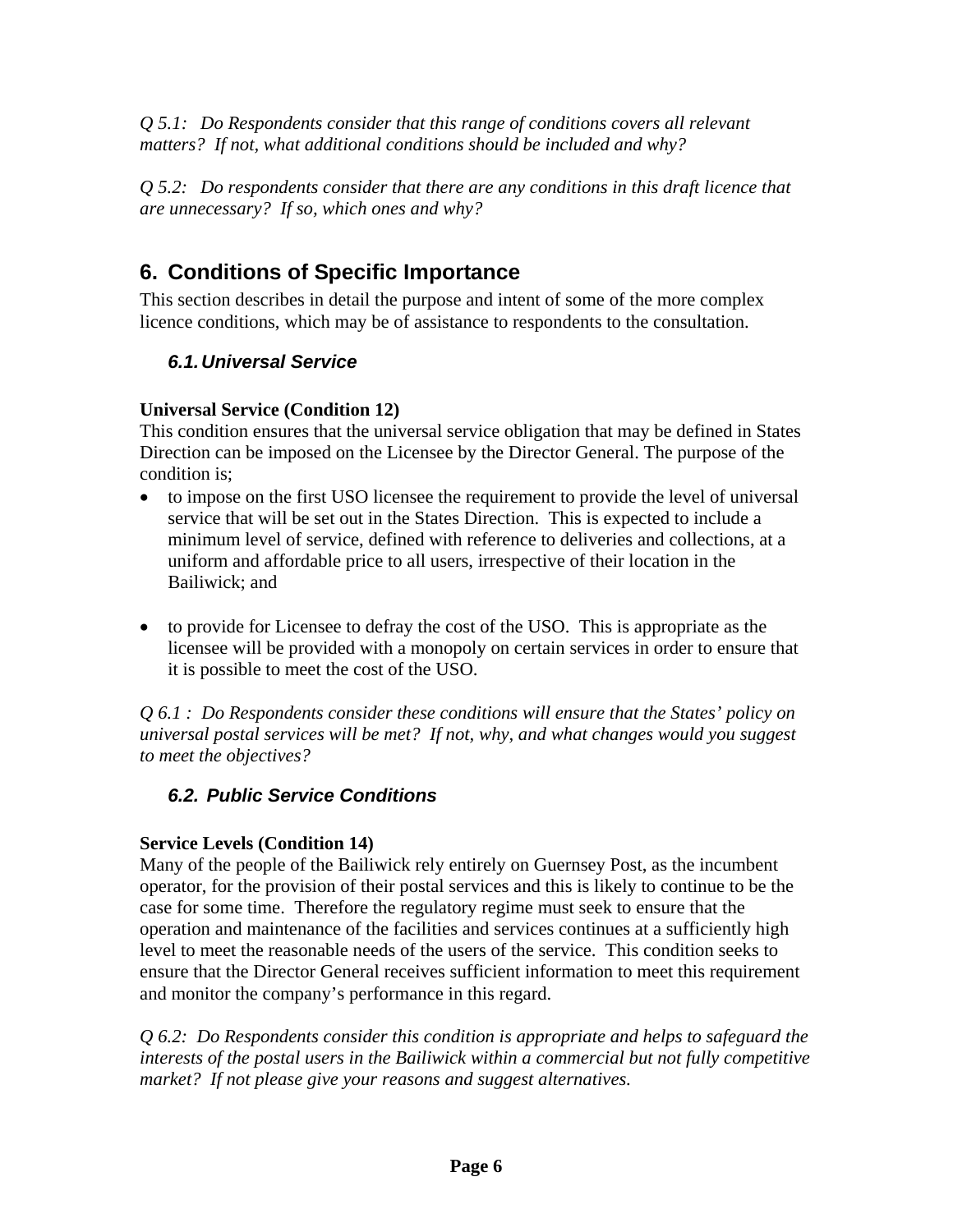#### **Consumer Protection (Condition 15)**

Ensuring that consumers' interests are protected will be of critical importance to the Director General, so it is essential that the licensee is aware of its requirements to provide high quality service to its customers. In addition, rectifying service issues and dealing with complaints from users in a speedy and efficient manner will also be of importance. The Director General considers that a system should be in place to enable users address such issues directly to the Licensee in the first place. Therefore the requirement in this condition for the publication of a consumer code setting out the manner and means in which such issues can be brought to the attention of the Licensee, addressed and reported on, is seen as being a key ingredient in achieving this aim.

*Q 6.3: Do Respondents consider this approach balances the needs of consumers and the duties of Licensee appropriately? If not please suggest alternative ways of achieving consumer confidence and high quality services?* 

#### *6.3. Control of a Dominant Position and Fair Competition*

#### **Fair Competition (Conditions 18 - 24)**

The USO Licensee will have a legal monopoly over certain services and therefore will have a position of some power in the market for those services. This group of conditions is intended to ensure that the Licensee does not abuse that power and behaves in a manner that does not impede competition in other parts of the market, and in particular that it does not behave in a way that might place one competitor at any disadvantage visa-vis another competitor.

*Q 6.4: Do Respondents consider these conditions are adequate to ensure fair competion? Do you have any suggested additions, deletions or amendments and if so why?* 

# **7. Conclusion**

In conclusion, respondents are requested to comment on the matters set out in sections 5 and 6 of this paper. It would assist in the consideration of responses if the question numbers in these sections were quoted in any replies. Respondents are also requested to comment on the conditions in the draft pro-forma licence as set out in Appendix 2, the intent and objective of those conditions as set out in Appendix 1, and the appropriateness of those conditions. Comments on any additional conditions, which respondents believe should be included, are also requested.

**/ENDS**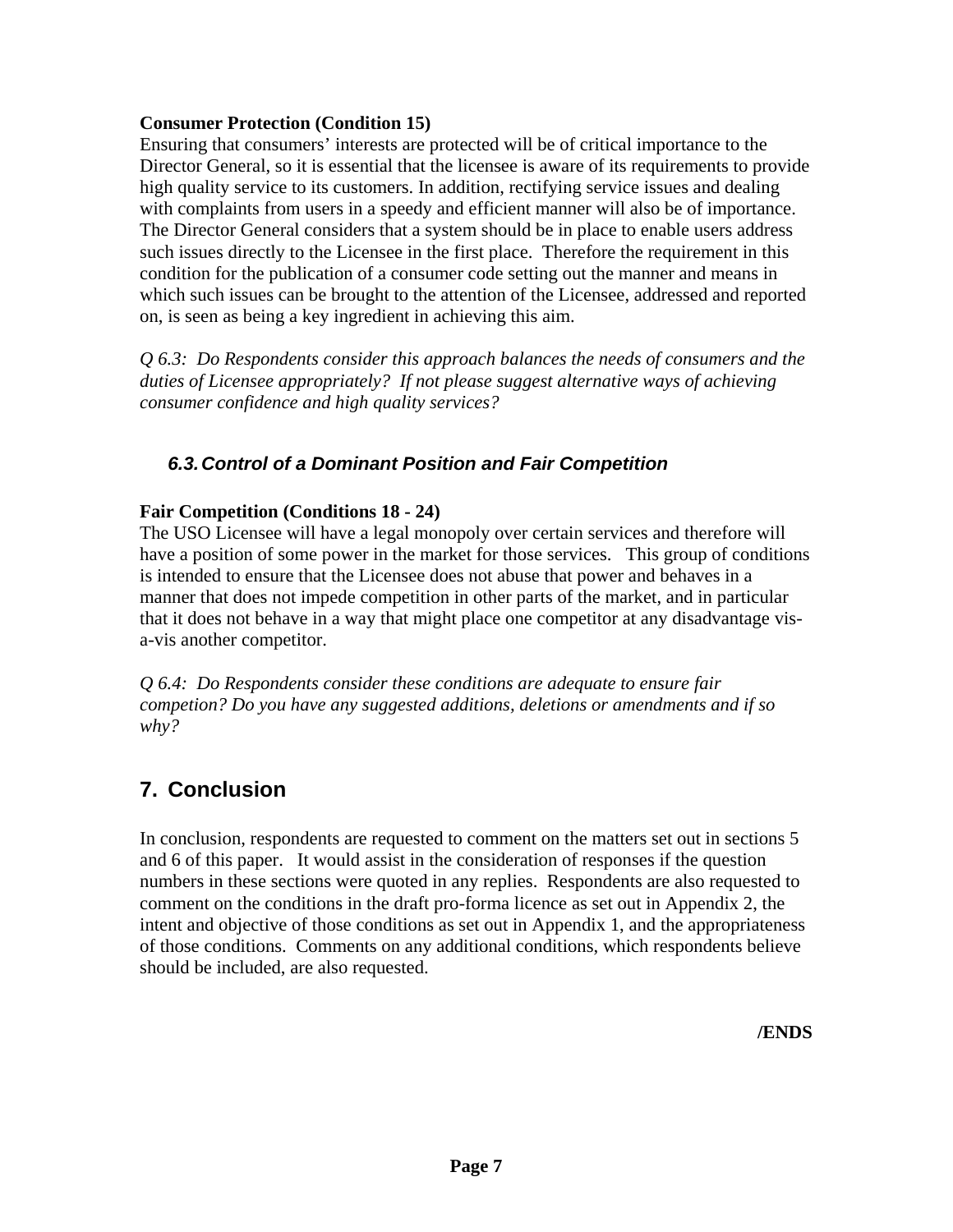## **Appendix 1**

# **Postal Licence – Explanatory Note on Conditions**

| <b>Condition No.</b> | <b>Heading</b>                    | <b>Purpose</b>                                                                           |
|----------------------|-----------------------------------|------------------------------------------------------------------------------------------|
|                      | Definitions                       | Sets out the meaning attributed to certain terms used throughout the licence document.   |
| Part I               |                                   |                                                                                          |
| $\overline{2}$       | Scope of the Licence              | Establishes to whom the licence is issued, the nature of the licence, the requirements   |
|                      |                                   | with regard to the control of the licensee and obligations with respect to any changes   |
|                      |                                   | in control of the licensee that may take place.                                          |
| 3                    | Licence fee                       | Provides for the licensee to pay a fee for the licence.                                  |
| $\overline{4}$       | Provision of Information          | The provision of information to the Director General on request will be an important     |
|                      |                                   | obligation. The information requested will enable the Director General to make           |
|                      |                                   | determinations in the best interest of users and the market as a whole.                  |
| 5                    | Compliance                        | Sets out that the licensee must comply with any and all directions issued by the         |
|                      |                                   | Director General or as set down in law.                                                  |
| 6                    | Modification                      | The licence should be viewed as a living document and changes may be required to be      |
|                      |                                   | made to it over the term of the licence to take account of developments in the market.   |
|                      |                                   | The Postal Law sets out in more specific detail the process to be followed in making     |
|                      |                                   | such modifications.                                                                      |
| 7                    | <b>Exceptions and Limitations</b> | While it is assumed that the licensee will at all times make every endeavour to comply   |
|                      |                                   | with its licence and any directions given to it by the Director General, if such         |
|                      |                                   | compliance is prevented by force majeure, the licensee must inform the Director          |
|                      |                                   | General, set out the impact on its duty to comply with the Licence and set out how it    |
|                      |                                   | intends to rectify the situation. The Director General will decide consider such         |
|                      |                                   | matters on a case by case basis.                                                         |
| 8                    | Enforcement and                   | This clause provides for the Director General to revoke the licence in accordance with   |
|                      | Revocation                        | the process and procedures set out in the Postal Law, and for the licensee's obligations |
|                      |                                   | with respect to the provision of service to its customers at the time that any such      |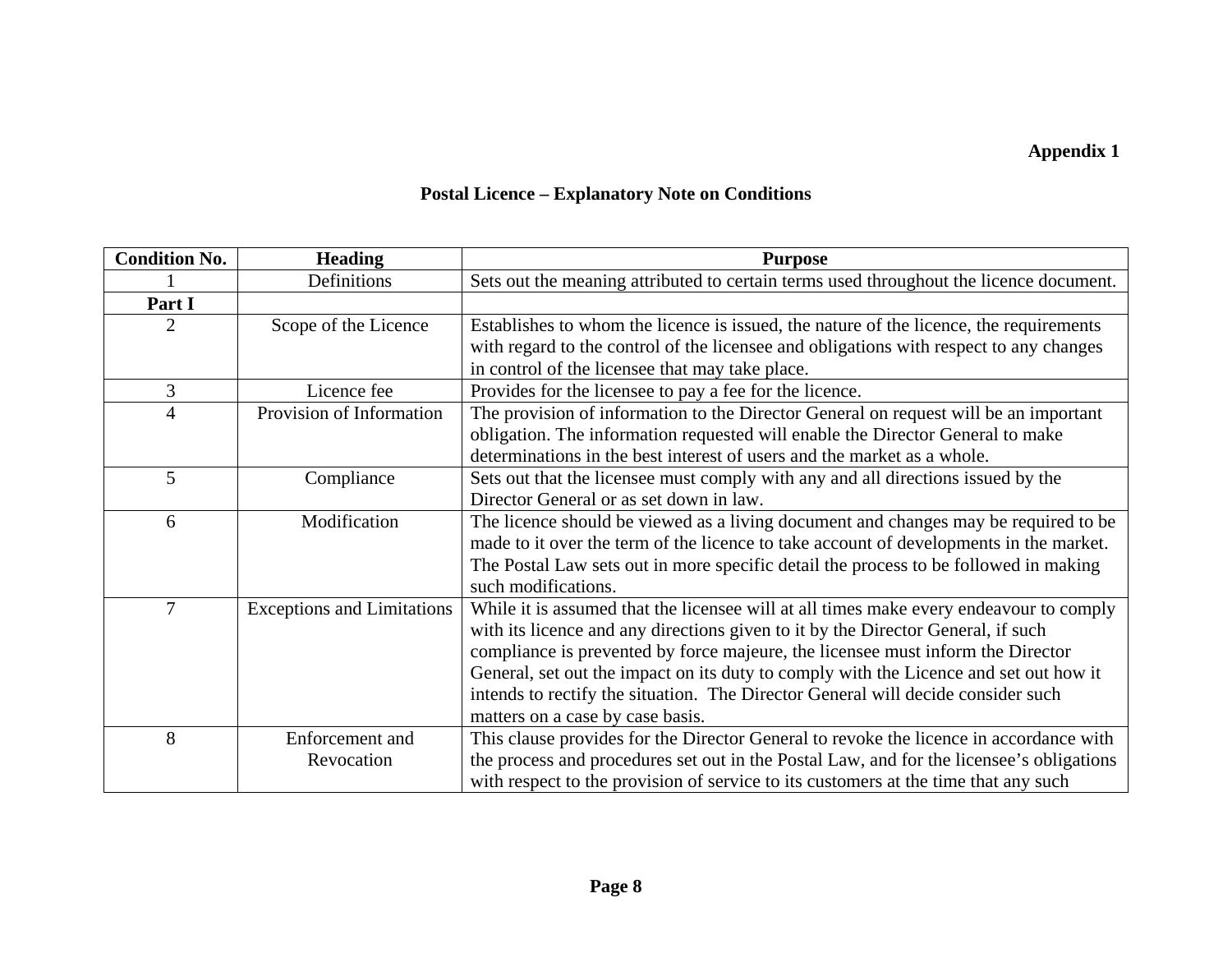|         |                                  | revocation takes place.                                                                     |
|---------|----------------------------------|---------------------------------------------------------------------------------------------|
| 9       | Interests of the Bailiwick       | Requires the licensee to take all reasonable steps to prevent its network and services      |
|         |                                  | from being used to harm the interests of the Bailiwick.                                     |
| 10      | Term and Renewal                 | Provides for the length of validity of the licence and for the licensee to seek renewal of  |
|         |                                  | the licence. The term of the licence is 15 years.                                           |
| 11      | <b>Cessation of Services</b>     | Provides for the manner in which a licensee may cease service and the steps required        |
|         |                                  | of it in doing so. This is designed to ensure continuity of delivery of services for the    |
|         |                                  | licensee's customers.                                                                       |
| Part II |                                  |                                                                                             |
| 12      | <b>USO</b>                       | Requires the licensee to provide the USO specified by States Direction and to comply        |
|         |                                  | with any direction from the Director General with regard to this condition as may be        |
|         |                                  | issued from time to time. It also provides for the licensee to defray the full cost of this |
|         |                                  | universal service obligation                                                                |
| 13      | Services for the blind or        | Provides for the Director General to issue directions to the Licensee as to the terms       |
|         | partially sighted                | upon which services will be delivered to this category of user                              |
| 14      | <b>Service Levels</b>            | The licensee is required to provide a development plan setting out its targets for the      |
|         |                                  | ongoing development of the postal facilities and services, and a monitoring plan which      |
|         |                                  | measures achievement of those targets. This is designed to ensure the on-going              |
|         |                                  | improvement to the postal service to ensure that the Bailiwick is provided with the         |
|         |                                  | highest level of service.                                                                   |
| 15      | <b>Consumer Protection</b>       | Requires the licensee to publish certain information with regard to its services and        |
|         |                                  | conditions, the manner in which it will deal with customer complaints and the               |
|         |                                  | publication of a consumer code for the resolution of disputes. It also requires licensees   |
|         |                                  | to prepare a draft statement on its minimum service levels for customers.                   |
| 16      | Protecting the Integrity of      | Requires the Licensee to provide details of the measures it is taking to minimise the       |
|         | the Mail                         | risk to postal packets conveyed by it to theft, loss, damage or interference and the        |
|         |                                  | steps it is taking to reduce any such risk                                                  |
| 17      | <b>International Obligations</b> | Requires the Licensee to comply with such directions as may be issued relating to the       |
|         |                                  | Bailiwick's international obligations.                                                      |
|         |                                  |                                                                                             |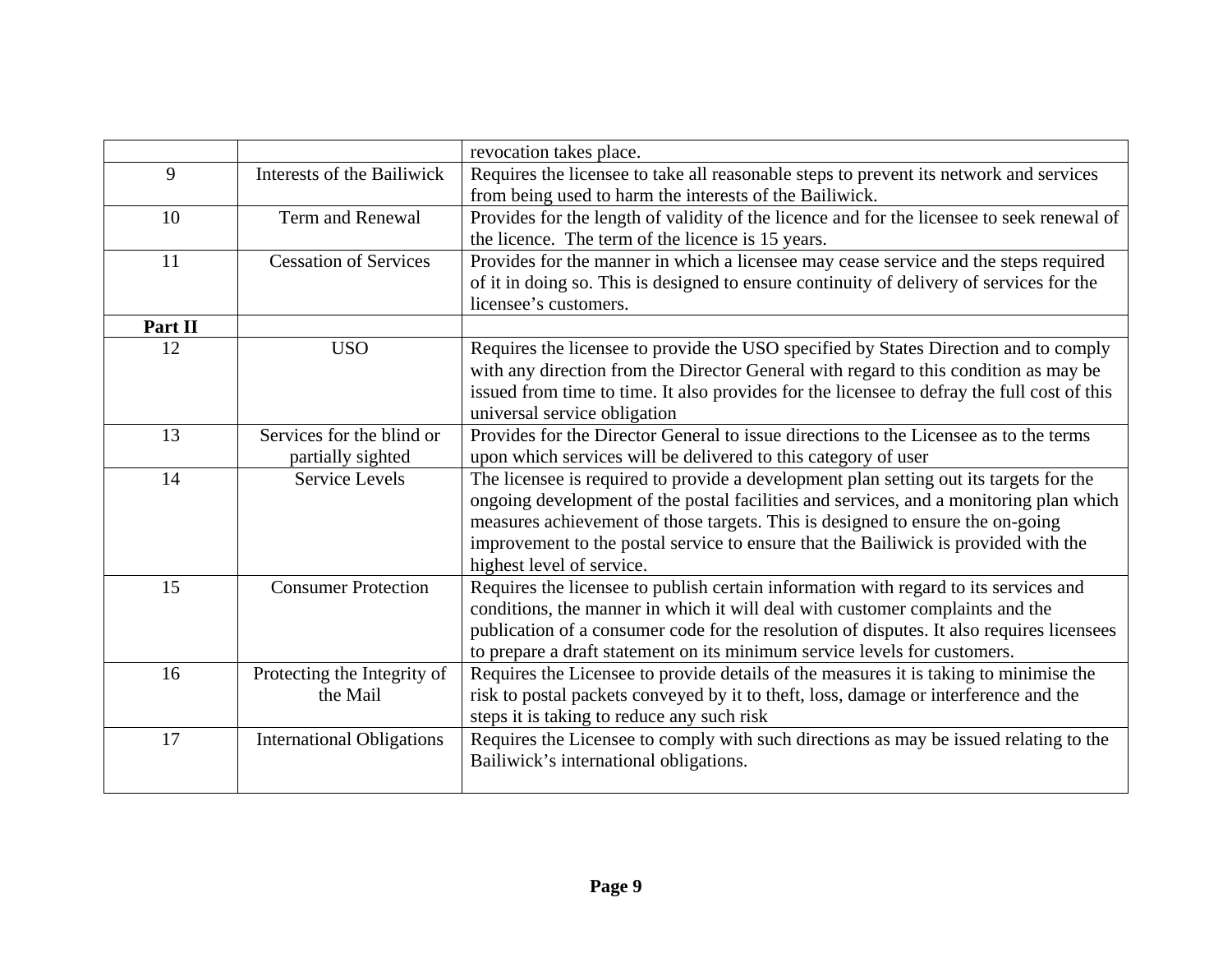| Part III |                                    |                                                                                                                                                                               |
|----------|------------------------------------|-------------------------------------------------------------------------------------------------------------------------------------------------------------------------------|
| 18       | <b>Price Regulated Services</b>    | This condition requires the Licensee to publish details of new services or prices,<br>discounts on services or special offers and submit information relating to the proposal |
|          |                                    | to the Director General. The purpose of this is to ensure that any such                                                                                                       |
|          |                                    | changes/introductions are compliant with the requirement to be transparent, non-                                                                                              |
|          |                                    | discriminatory and cost-justified.                                                                                                                                            |
| 19       | <b>Separate Accounts</b>           | To aid the Director General in ensuring compliance with other conditions relating to                                                                                          |
|          |                                    | costs, the availability of the licensee to show that there is no below cost and/or cross                                                                                      |
|          |                                    | subsidisation of any element of the business will be paramount.                                                                                                               |
| 20       | <b>Cross Subsidisation</b>         | This condition prohibits unfair cross-subsidisation and is intended to aid new entrants                                                                                       |
|          |                                    | in assuring them that they are competing on a fair and equitable basis.                                                                                                       |
| 21       | Undue Preference & Unfair          | This condition requires the Licensee to treat all classes of customers and competitors                                                                                        |
|          | <b>Discrimination</b>              | in a similar manner and provide them with similar terms and conditions.                                                                                                       |
| 22       | <b>Access to Postal Facilities</b> | Access to the network and services of the Licensee may be important to aid the                                                                                                |
|          |                                    | introduction of competition. This condition provides that the Licensee must negotiate                                                                                         |
|          |                                    | with any other Postal Operator requesting such access.                                                                                                                        |
| Part IV  |                                    |                                                                                                                                                                               |
| 23       | <b>Fair Competition</b>            | Sets out the manner in which the Licensee shall behave in respect to markets where it                                                                                         |
|          |                                    | has exclusive rights.                                                                                                                                                         |
|          |                                    |                                                                                                                                                                               |
| 24       | Misuse of Data                     | Requires the licensee to handle information received in a manner that does not benefit                                                                                        |
|          |                                    | it or any associated companies or in a manner that is anti-competitive towards other                                                                                          |
|          |                                    | operators.                                                                                                                                                                    |